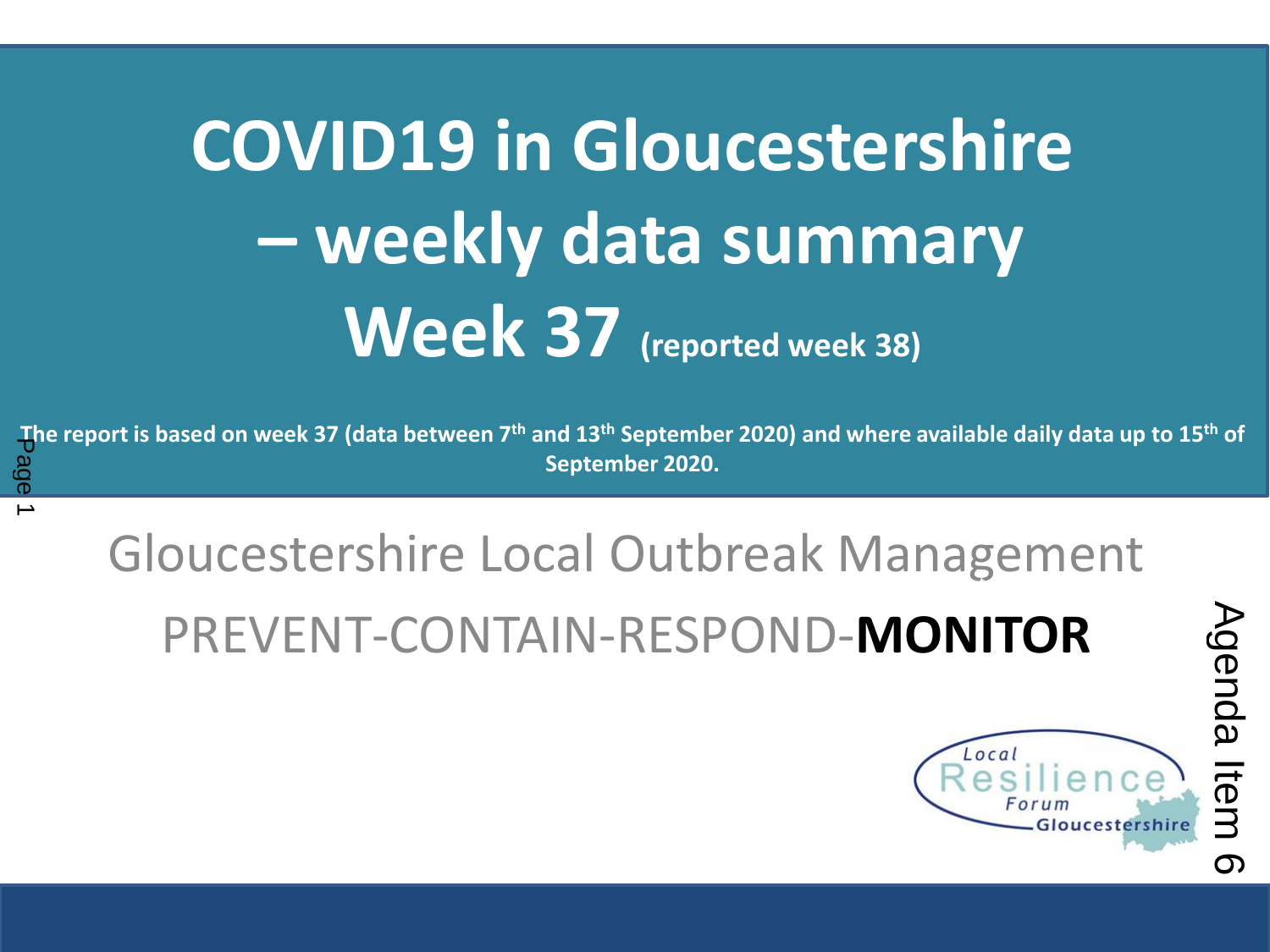# **Weekly Covid-19 roundup**

*COVID19 related deaths' are all deaths where COVDI19 features on the death certificate. It is not known to what extent it contributed to an individuals death*

*Lab-confirmed positive cases are attributed to the day the first specimen was taken from the person being tested (the specimen date). Each day new cases are reported, but the dates they originate from cover the previous few days. Because of this, there are few cases reported for the most recent dates. Data from around 5 days ago can usually be considered complete. Data for recent days are constantly being revised as more information becomes available.*





Page 2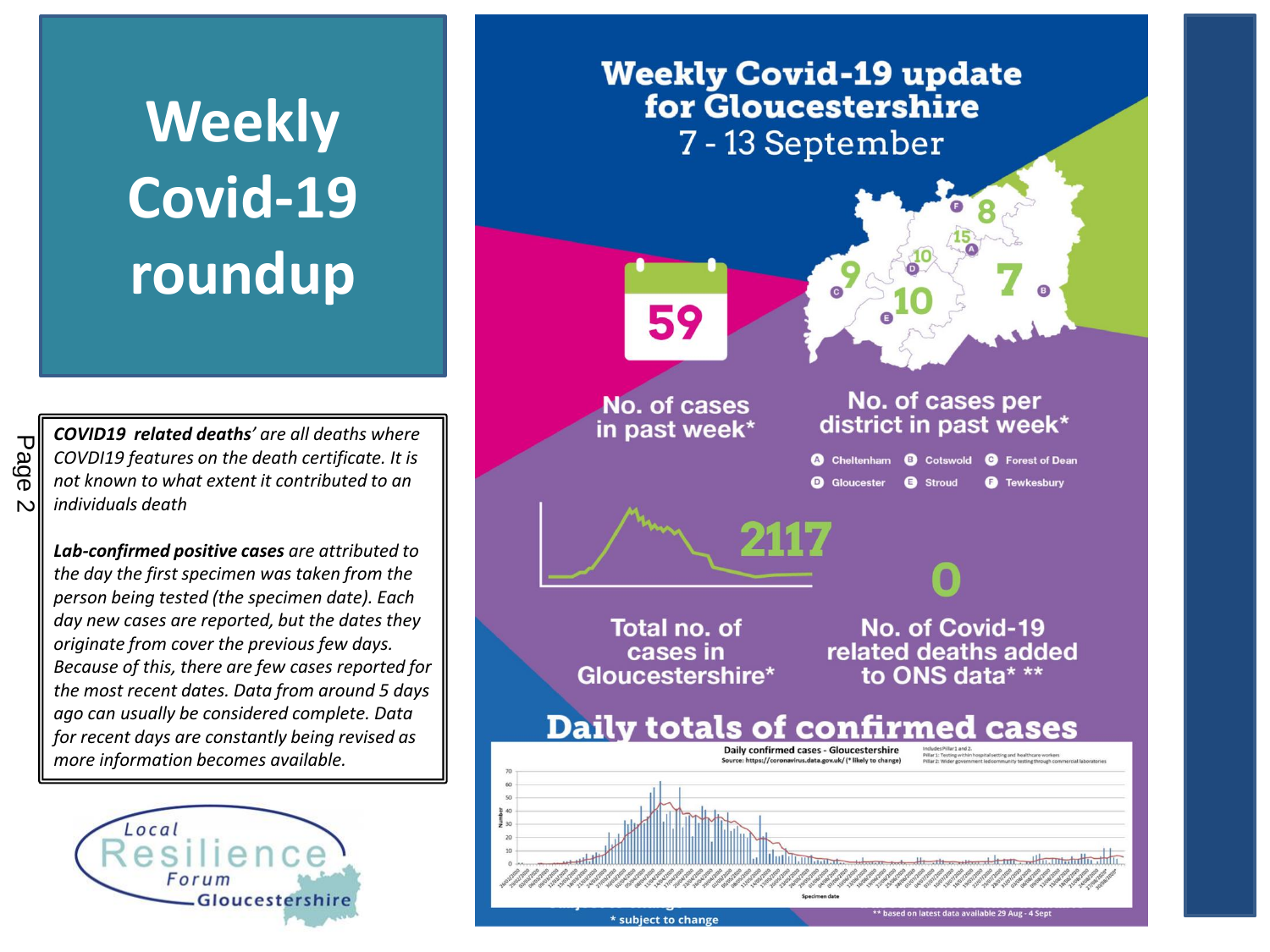### **Infections**

| Specimen day                              | Week 38 (Monday 14th-Sun 20th September) Week 37 (Monday 7th-Sun 13th September) Week 36 (Monday 31st-Sun 6th September) Week 35 (Monday 24th-Sun 30th August) |       |    |    |
|-------------------------------------------|----------------------------------------------------------------------------------------------------------------------------------------------------------------|-------|----|----|
| Monday                                    |                                                                                                                                                                |       |    |    |
| Tuesday                                   |                                                                                                                                                                |       |    |    |
| Wednesday                                 | Awaiting publication from gov.uk                                                                                                                               |       |    | 12 |
| Thursday                                  | N/A                                                                                                                                                            |       |    |    |
| Friday                                    | N/A                                                                                                                                                            | 8*    |    | 12 |
| Saturday                                  | N/A                                                                                                                                                            | 10*   |    |    |
| Sunday                                    | N/A                                                                                                                                                            |       |    |    |
| Weekly running total                      |                                                                                                                                                                | $59*$ | 56 | 47 |
|                                           |                                                                                                                                                                |       |    |    |
| Page<br>Includes Pillar 1 and $2^r$<br>دى | Source: https://coronavirus.data.gov.uk/                                                                                                                       |       |    |    |

*Includes Pillar 1 and 2:*

*Pillar 1: Testing within hospital setting and healthcare workers*

*Pillar 2: Wider government led community testing through commercial laboratories*

*\*subject to change*

#### *How are test numbers measured?*

*Lab-confirmed positive cases are attributed to the day the first specimen was taken from the person being tested (the specimen date). Each day new cases are reported, but the dates they originate from cover the previous few days. Because of this, there are few cases reported for the most recent dates. Data from around 5 days ago can usually be considered complete. Data for recent days are constantly being revised as more information becomes available.*

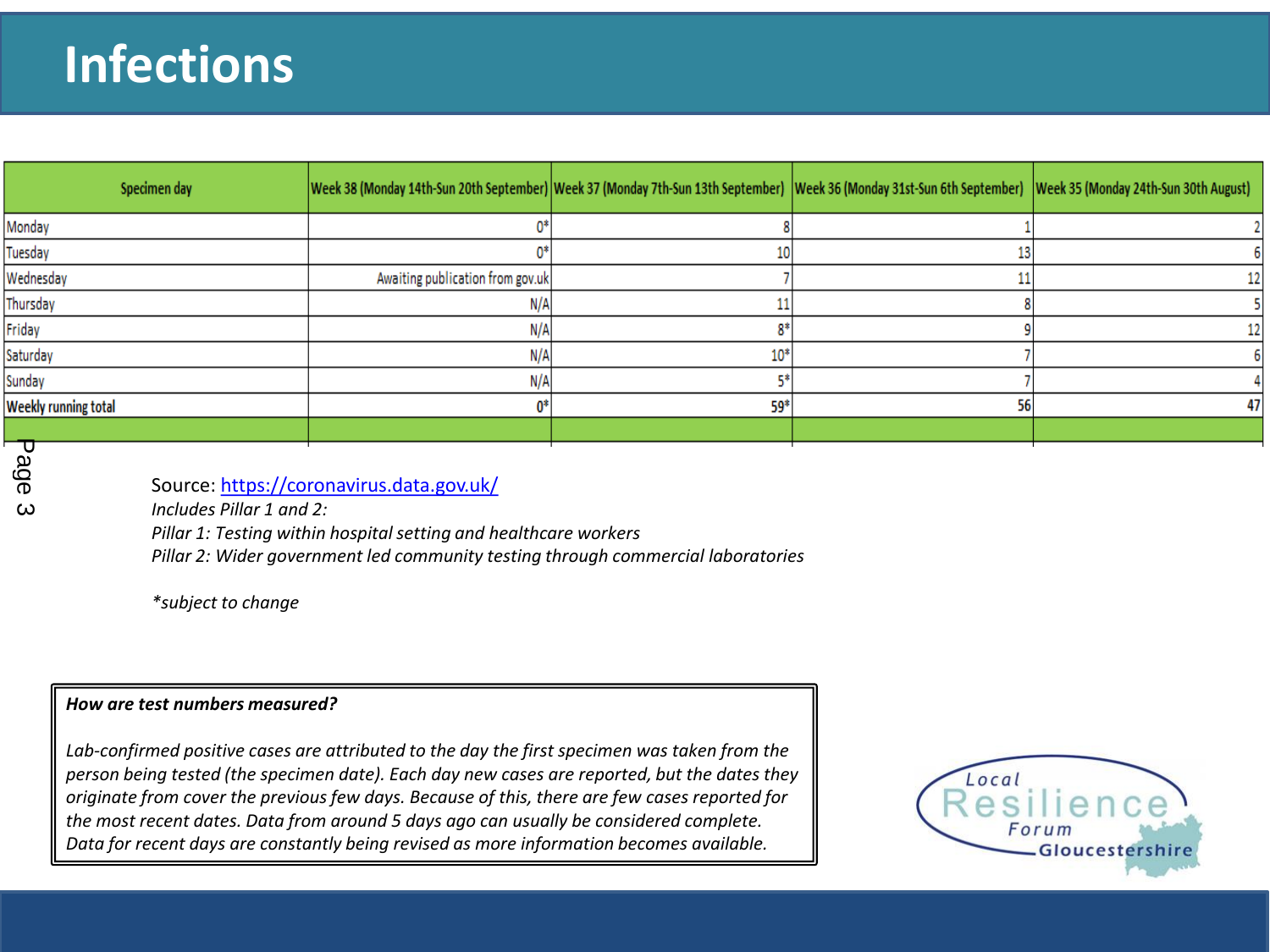#### **Mortality**



#### Source: ONS and PCMD

*COVID19 deaths are all deaths where COVDI19 features on the death certificate. It is not known to what extent it contributed to an individuals death.*

*Weekly death figures provide provisional counts of the number of deaths registered in England and Wales for which data are available. From 31 March 2020 these figures also show the number of deaths involving coronavirus (COVID-19), based on any mention of COVID-19 on the death certificate. The tables include deaths that occurred up to 14th August..* 

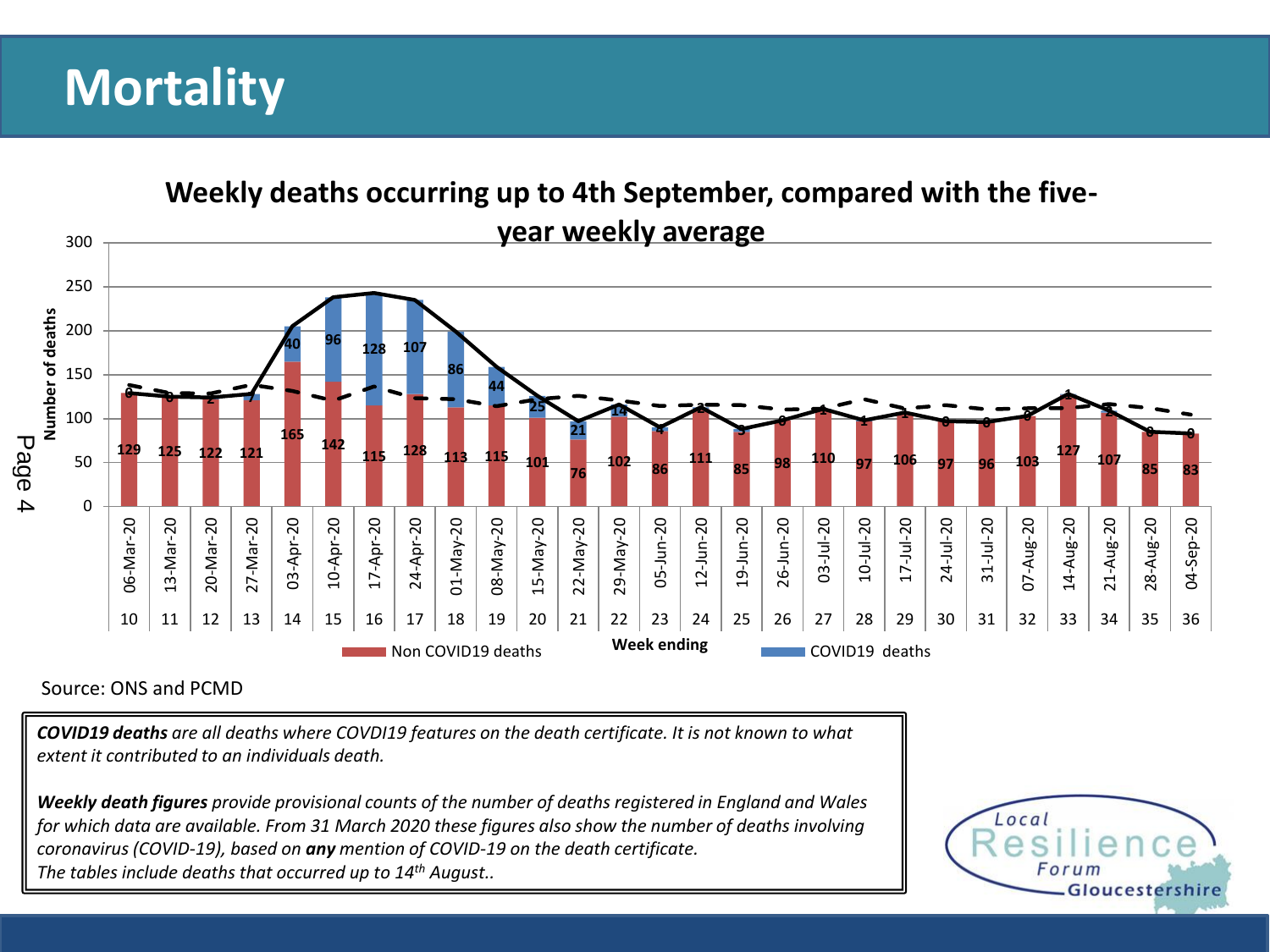## **Cases by Lower Tier LA & Medium Super Output Area (MSOA)**

- Individual cases are distributed across Gloucestershire.
- MSOAs are a small area statistical geography with an average 8,447 population and average of 3,395 households. There are 75 MSOAs in Gloucestershire
- Between 6th September 12th September 2020 **five** MSOAs in Gloucestershire had three or more cases (Dymock, Hartpury & Huntley =4; Wotton-under-Edge & Kingswood = 5; Barton = 3; Hatherley = 4; Alstone & St Mark's = 3). Data where there is less than three cases is supressed Positive COVID-19 Cases



*Source: Public Health England Second Generation Surveillance System (SGSS). Data includes lab confirmed pillar 1 & 2 positive cases of Coronavirus (COVID-19) with specimen dates between 6th September – 12th September . Please note MSOA reporting less than 3 cases are supressed, so only MSOA with more than 3 cases are shown (0 to 2 (inclusive) are suppressed)[.](https://arcgis.com/apps/webappviewer/index.html?id=47574f7a6e454dc6a42c5f6912ed7076)* <https://arcgis.com/apps/webappviewer/index.html?id=47574f7a6e454dc6a42c5f6912ed7076>